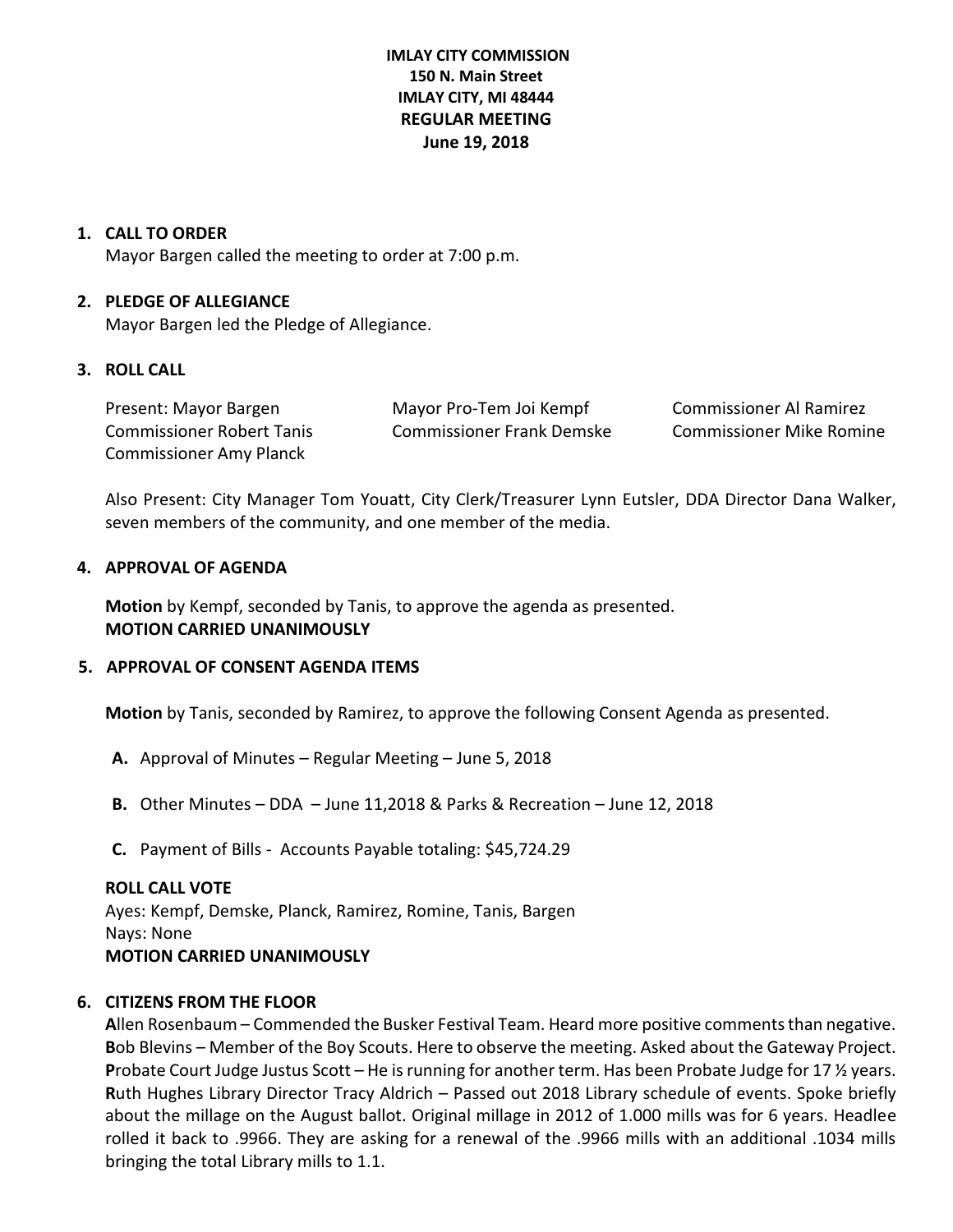# **7. OLD BUSINESS None**

### **8. NEW BUSINESS**

### **A. Resolution 2018-12 - Budget Amendments**

**Motion** by Romine, seconded by Demske, to approve Resolution 2018-12 as presented.

**ROLL CALL VOTE** Ayes: Demske, Planck, Ramirez, Romine, Tanis, Kempf, Bargen Nays: None **MOTION CARRIED UNANIMOUSLY**

# **B. Resolution 2018-11 – To change July Board of Review date to** *any* **day during third week of July**

**Motion** by Tanis, seconded by Ramirez to approve Resolution 2018-11 as presented.

**ROLL CALL VOTE** Ayes: Planck, Ramirez, Romine, Tanis, Kempf, Demske, Bargen Nays: None **MOTION CARRIED UNANIMOUSLY**

# **C. Approve July Board of Review Date for 2018 to be Thursday, July 19, 2018 at 12:00 p.m.**

**Motion** by Romine, seconded by Tanis to approve the July Board of Review to be held on Thursday, July 19, 2018 at 12:00 p.m., as presented. **MOTION CARRIED UNANIMOUSLY**

# **D. Approval of Board & Commission Welcome Packets**

DDA Director, Dana Walker, presented Step 4 of the Redevelopment Ready Community Plan for Imlay City: Board and Commission Handbook, included an application along with a guide for participating on a board or committee for the City of Imlay City.

**Motion** by Ramirez, seconded by Tanis to approve the Board and Commission Handbook as presented.

# **MOTION CARRIED UNANIMOUSLY**

# **E. Proposal for Property & Liability Insurance Renewal**

City Manager, Tom Youaat, went over the Insurance renewal submitted by the Michigan Municipal League for the City of Imlay City. There is an increase due to increased property values and additional employees.

**Motion** by Ramirez, seconded by Romine to approve the Property & Liability Insurance Renewal with the Michigan Municipal League in the amount of \$77,175.00, as presented.

#### **ROLL CALL VOTE**

Ayes: Ramirez, Romine, Tanis, Kempf, Demske, Planck, Bargen Nays: None **MOTION CARRIED UNANIMOUSLY**